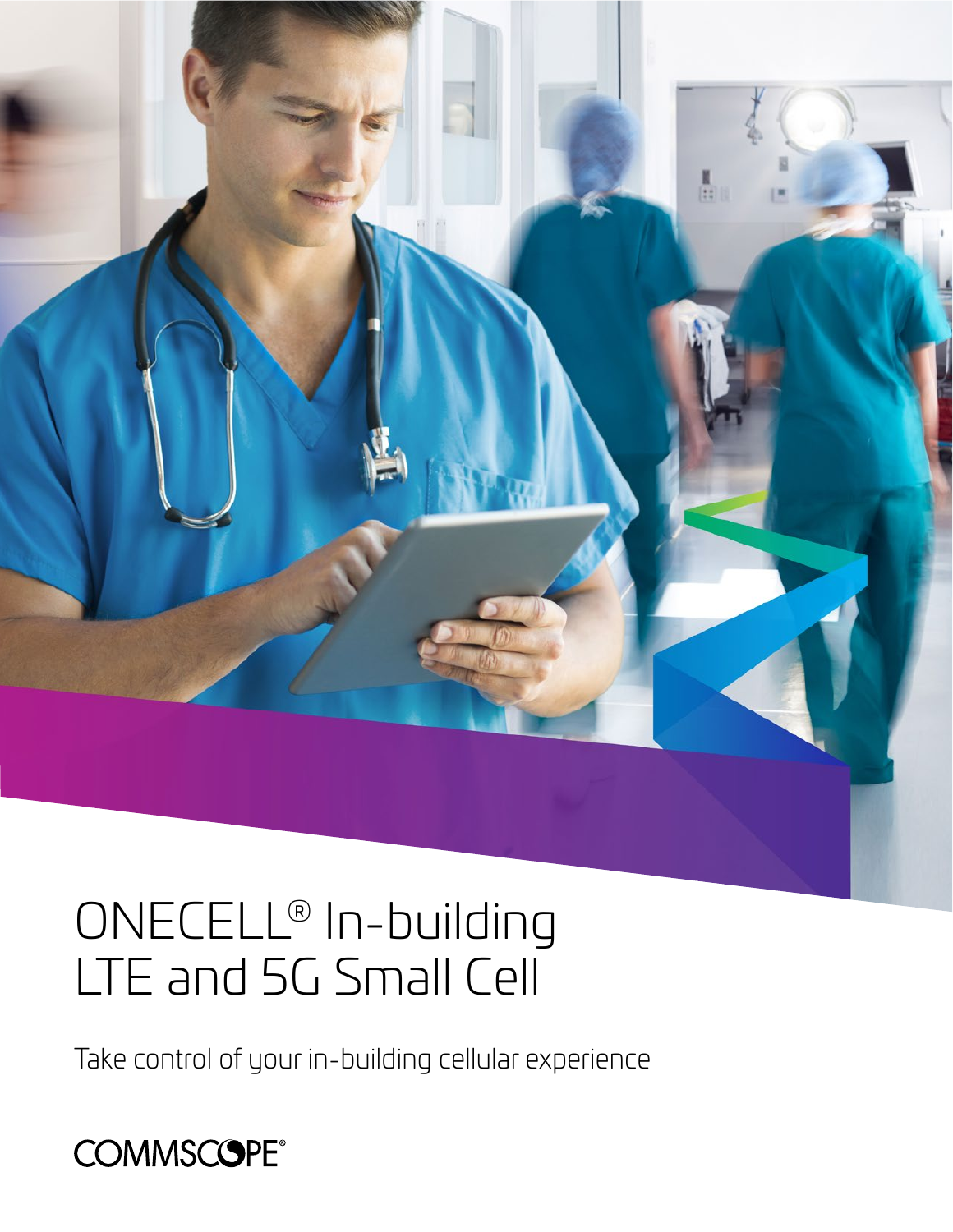## Better in-building cellular coverage powers better user experiences

Reliable, flexible in-building cellular coverage that reaches every corner is a must-have for commercial buildings that are home to all types of organizations including businesses, government agencies, hospitals and universities. Uninterrupted coverage helps to attract and retain businesses and tenants, improves productivity for building employees, and enhances customer experience and personal safety, by making mobile communication easier and more reliable. Emerging 5G technology and growing user demands require solutions that are intelligent, easy to manage and future-ready.



ONECELL from CommScope lets enterprises and property owners take control of their in-building cellular experience. This small cell solution delivers a clear, reliable signal throughout buildings—even during intense usage surges. High-quality coverage can be extended to adjacent outdoor spaces such as courtyards and parking lots.

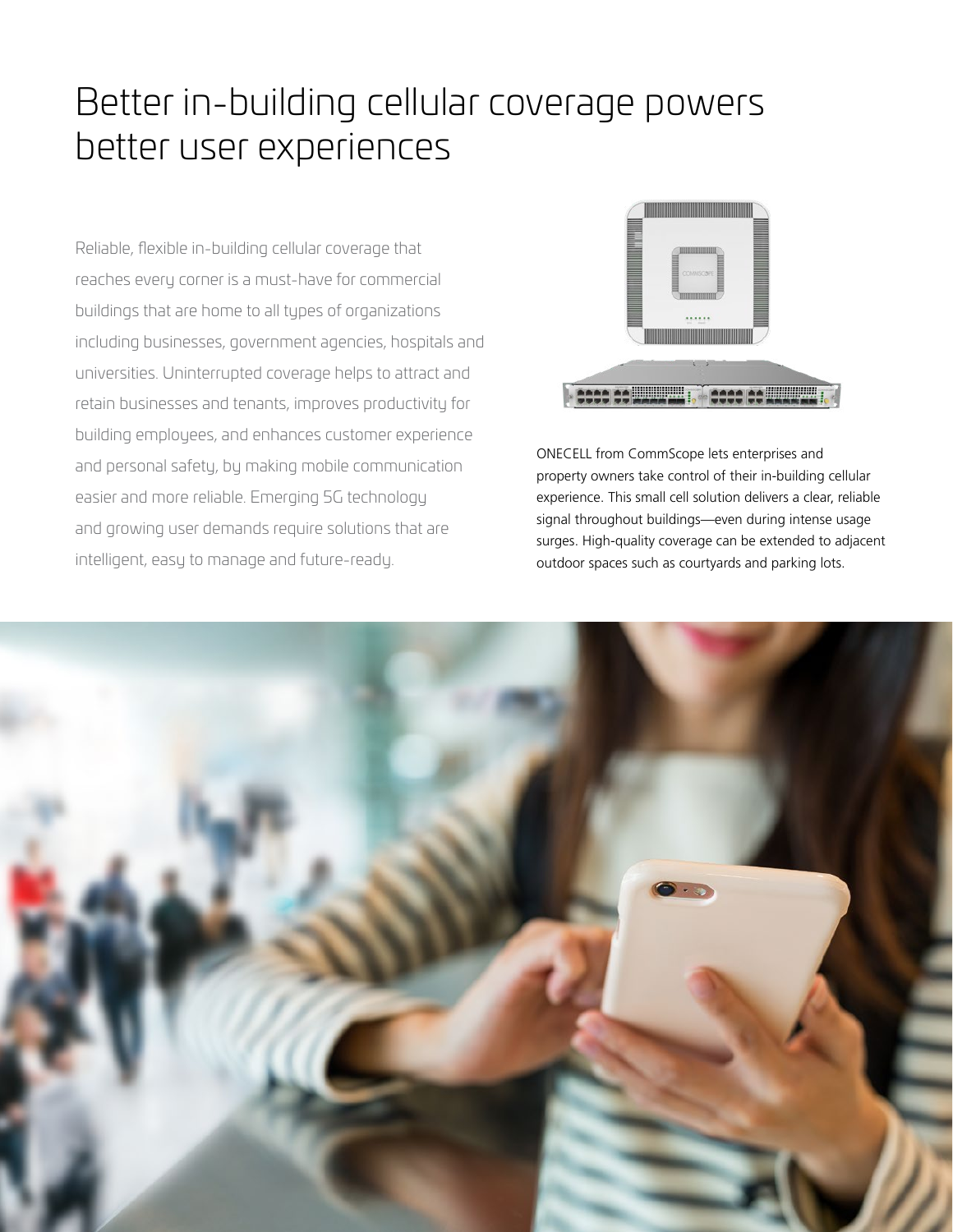# The benefits of ONFCFLL®



- · Take control of your cellular experience—ONECELL brings clear voice signals and high-speed data throughout the premise.
- · Future-ready—modular, software-based architecture simplifies migration to 5G.
- · Compact footprint—a single 1U-high controller supports up to thousands of users.
- · Expert partner ecosystem—CommScope's network of qualified system integrators will specify, design, and install the system, and can even provide 24x7 monitoring and support.



### For enterprises and building owners For service providers, neutral hosts and system **integrators**

- · Simple design and configuration—ONECELL's innovative single-cell architecture simplifies RF planning. The system runs on standard Ethernet LANs and cabling.
- · Multi-operator support—a single ONECELL system can support multiple frequency bands for multioperator or neutral host services.
- · Flexible management tools allow granular visibility and control needed by operators, neutral hosts, and system integrators.
- · Hardware, software, and management interfaces support emerging Open RAN architectures and standards.

## Preparing for 5G

Wireless service providers around the world have started to offer 5G services. Commercial buildings and enterprises must continue meeting the demand for high-performing in-building 4G/LTE while gearing up for 5G. ONECELL is a future-ready solution that supports LTE and a smooth transition to 5G. ONECELL RP5000 radio points can be converted from existing LTE bands to 5G via a software upgrade.

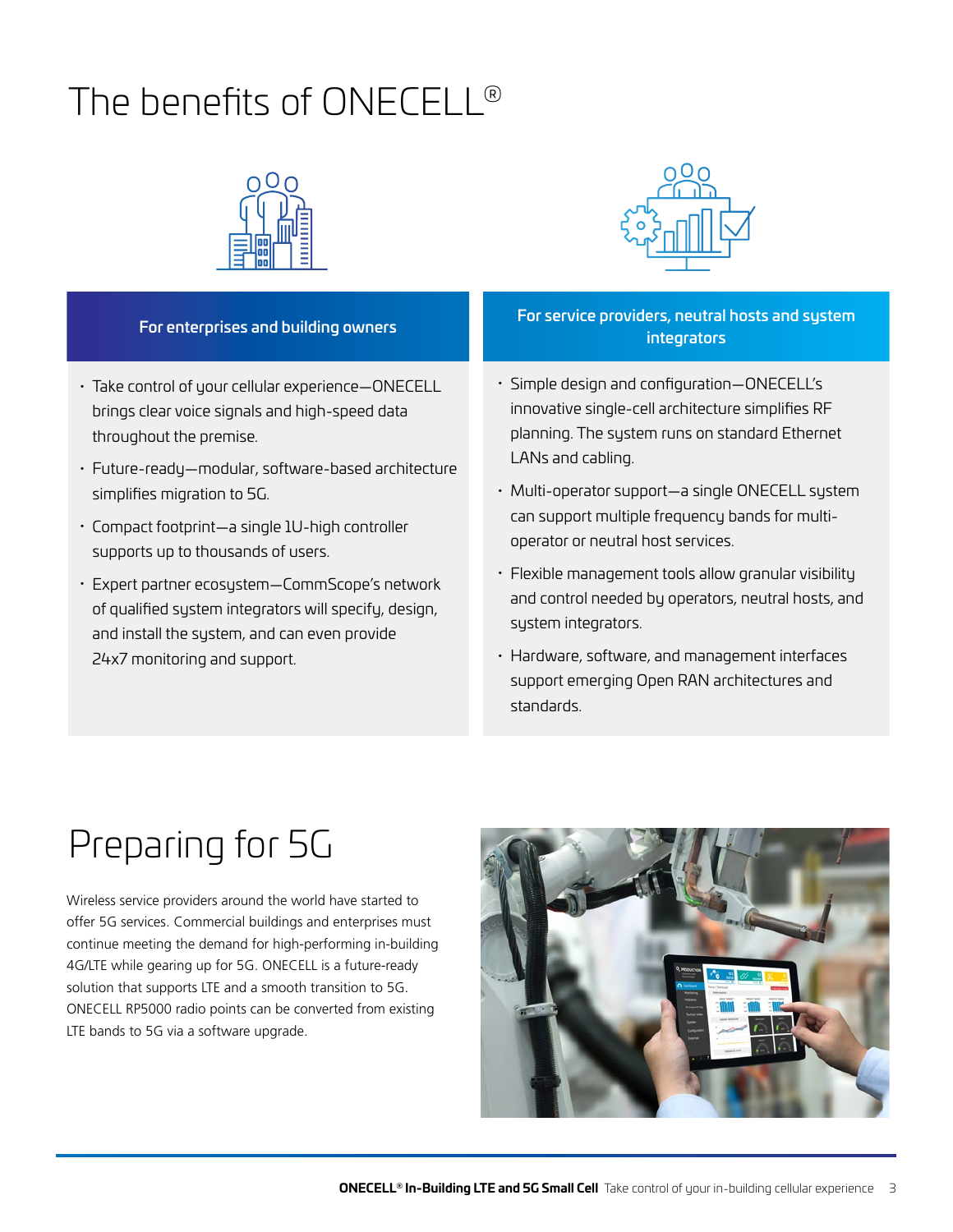

## ONECELL® system description



CommScope's ONECELL solution includes:

- · <sup>A</sup>**baseband controller** that provides the signal source. It serves up to 1,024 simultaneous users in half of a standard 1U chassis
- · **Radio Points** that transmit and receive radio-frequency (RF) signals over the air. Edge intelligence in the radio points enables advanced features such as cell virtualization, enhanced signal quality and user location awareness for emergency services.
	- **RP5000 Series** supports up to four frequency bands simultaneously for multiple operators or multiple bands per operator. Programmable logic allows software switching between LTE and 5G.
	- **RP2000 Series** (not shown) is a compact, LTE only, single band radio point.
- · **Device management system (DMS)** that automates provisioning and ongoing support for ONECELL deployments. It can automatically configure more than 100 key network and RF parameters. The system is available via software license or software as a service (SaaS).
- · Standard Category 6A structured cabling such as **SYSTIMAX®** and **RUCKUS®** ICX Ethernet switches for a turnkey solution that saves time and money

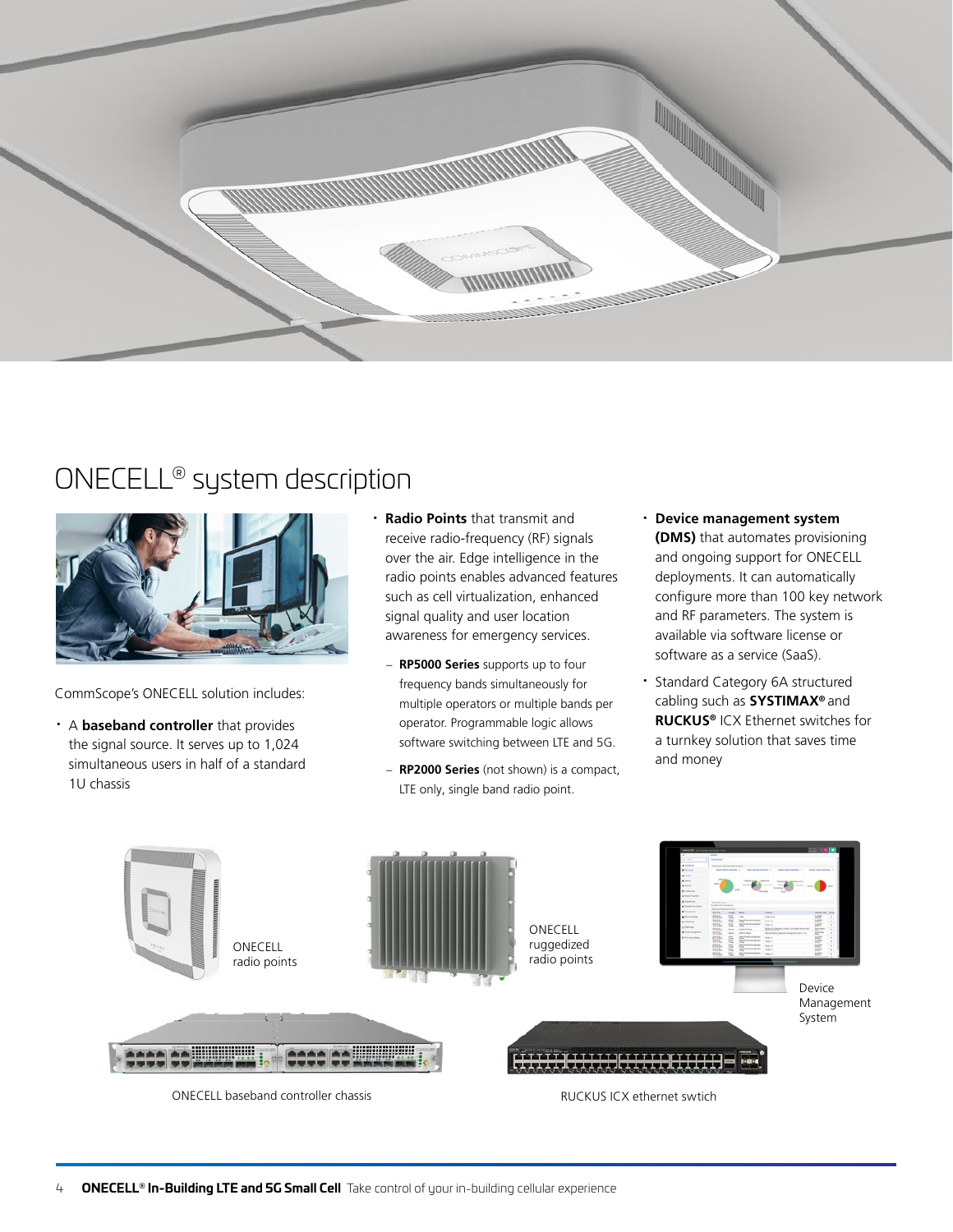

## Business uses



In businesses and other organizations, mobile phones have replaced most landlines, making it imperative to offer a reliable mobile experience. Businesses, tenants and visitors expect coverage throughout the premises. Dropped calls and poor signals negatively affect employee productivity and can lose tenants. An in-building cellular solution helps address these challenges, while reducing the need to provide guest Wi-Fi access.



Hospital buildings are notorious for spotty cellular coverage. Inside, it's often necessary to go near windows or even outdoors for a clear signal. Strong in-building reception is a must-have for doctors, staff, caregivers, patients and family members.



Guests expect a five-star and five-bar—experience. Dead zones cause major frustrations for guests and staff alike in daily operations. Mobile coverage must be strong and reliable throughout the property. Reliable in-building cellular coverage helps ensure they can communicate.



Creating a positive in-store experience is a priority for retailers. Consumers expect reliable cellular service to easily access coupons and promotions while shopping and obtain product information online. Happy consumers post and share positive reviews online, helping drive future sales.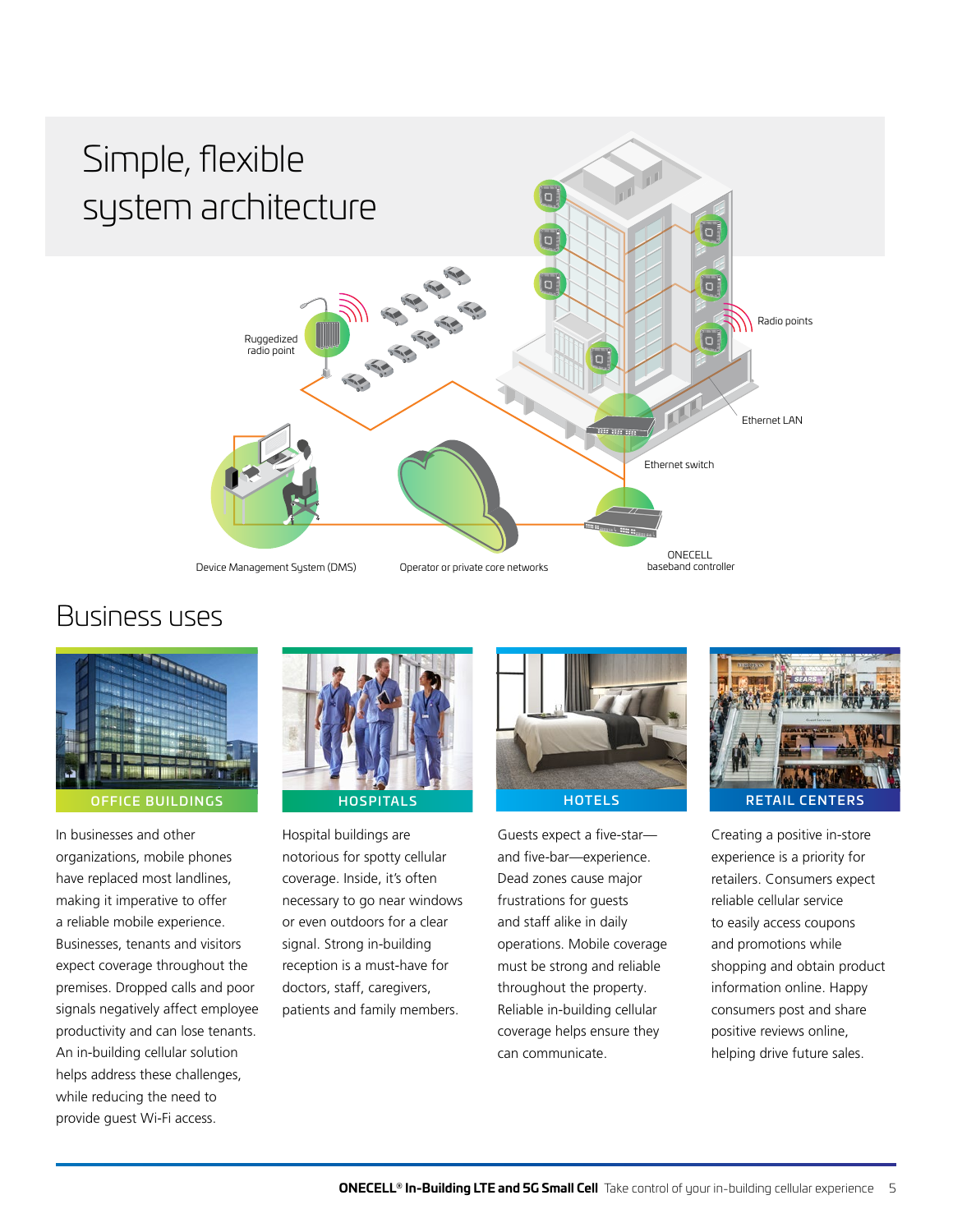# Indoor coverage has never been easier

## A trusted partner that delivers it all

For over 40 years, CommScope has led the industry in helping companies of all sizes scale, build and sustain robust connections that power more efficient buildings. From office buildings, hospitals, hotels and airports to NFL stadiums, college campuses and beyond, CommScope is a leader in in-building cellular systems. We have tremendous in-house expertise and a global network of experienced solution providers.

Contact your CommScope representative or Solution Provider today to learn how your network can do more than you ever imagined. Visit commscope.com to learn more.